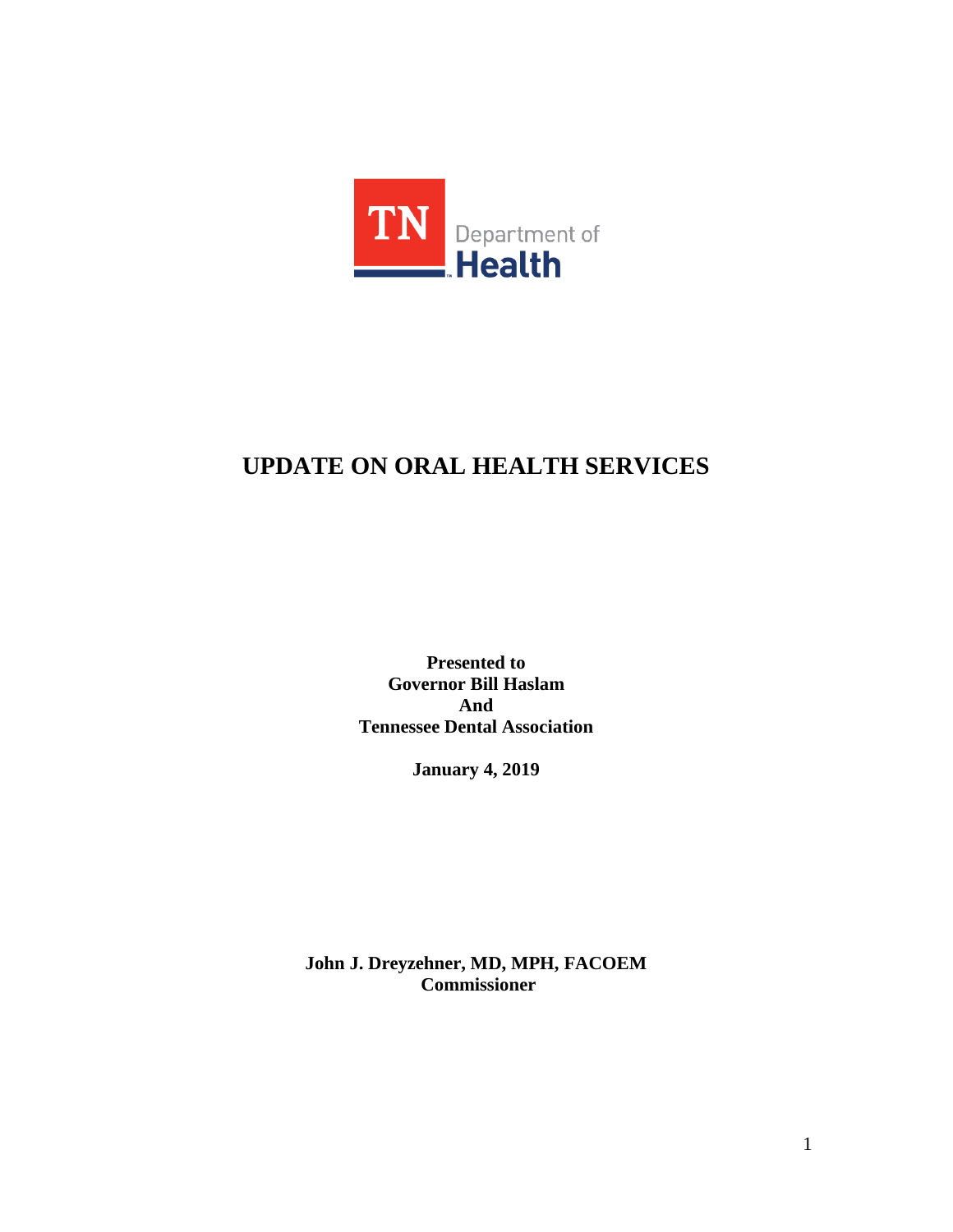# **Table of Contents**

- I. Executive Summary
- II. Introduction and Summary of Dental Services
- III. Oral Health
	- A. Oral Disease Prevention
		- 1. Nurse's Fluoride Varnish
		- 2. School-Based Dental Prevention Program (SBDPP)
		- 3. Community Water Fluoridation
	- B. Dental Services
		- 1. Public Health Dental Clinical Facilities
		- 2. Dental Transport Programs
		- 3. Adult Dental Funding Program
		- 4. Distribution of Information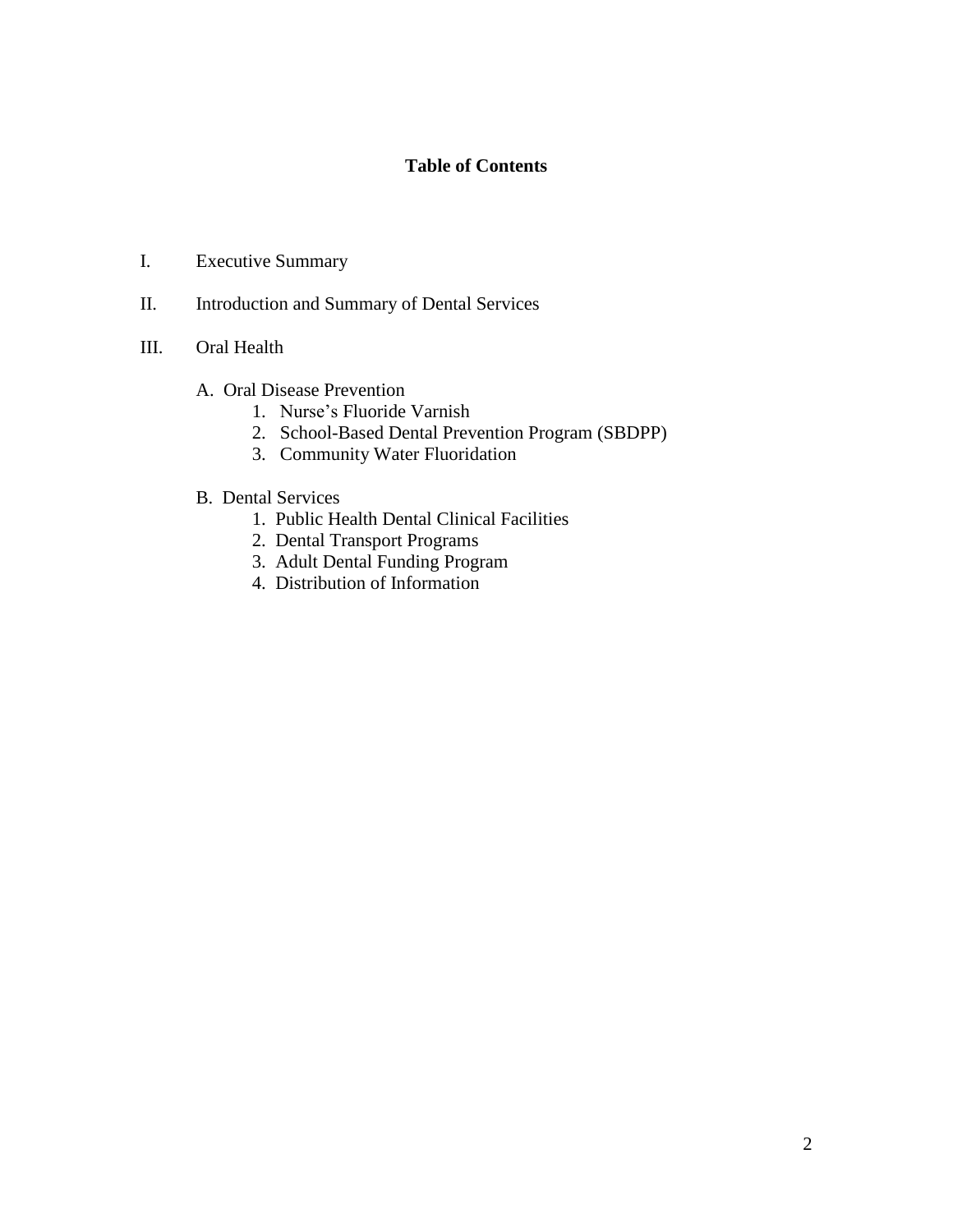# **EXECUTIVE SUMMARY**

The mission of the Tennessee Department of Health is to protect, promote, and improve the health and prosperity of people in Tennessee. Operating within this mission the Tennessee Department of Health's Oral Health Services (OHS) strives to prevent and control oral diseases through organized community efforts. The following information is an outline of those efforts during Fiscal Year 2018. The Tennessee Department of Health dental program expenditures for Fiscal Year 2018 were \$16,653,862 and are broken down by each program below.

## **Key Service Deliveries Fiscal Year 18**

#### **Oral Disease Prevention—Nurse's Fluoride Varnish Program**

 An expenditure of \$276,980 (calculations based on an average of \$5.00 per application) provided 55,396 at risk children with oral health screenings, referrals, and fluoride varnish applications by Public Health Nurses in Tennessee Department of Health medical clinics.

#### **School-Based Dental Prevention Project (SBDPP)**

 $\triangleright$  An expenditure of \$6,810,900 provided more than 55,739 at risk children with dental screenings or dental exams, 134,718 with oral health education, and 44,857 children received 272,101 sealants in 369 schools and 121 community projects at an average cost of \$25.03 per sealant.

# **Community Water Fluoridation**

 $\triangleright$  Four public water systems notified the department of health of their intent to cease fluoridation, with intervention from health department staff and community partners three (75%) of those systems continued to fluoridate.

## **Public Health Dental Clinical Facilities**

An expenditure of \$9,376,182 provided 18,854 children with 31,016 dental visits and 6,937 adults with 12,758 visits to the 40 staffed Department of Health dental clinics. A total of 25,791 individuals made 43,774 patient visits receiving 195,975 dental services (149,069 to children) at an average cost of \$47.84 per service.

### **Adult Dental Funding Program**

 $\overline{a}$ 

 $\triangleright$  An expenditure of \$189,800 provided 28,026 dental extractions and 6,627 dental cleaning, at a cost of \$5.48 per service. The grants were awarded by the Department for emergency dental services for adults.<sup>1</sup>

<sup>&</sup>lt;sup>1</sup> Statement of compliance with 2012 Tenn. Pub. Acts, ch. 1061 (the "Eligibility Verification for Entitlements Act" as required by Tenn. Code Ann. § 4-57-106(b). The Tennessee Department of Health, including local health departments, boards and commissions, has implemented protocols and policies to verify that every adult applicant for "public benefits" is an United States citizen or a "qualified alien," within the meaning of Chapter 1061.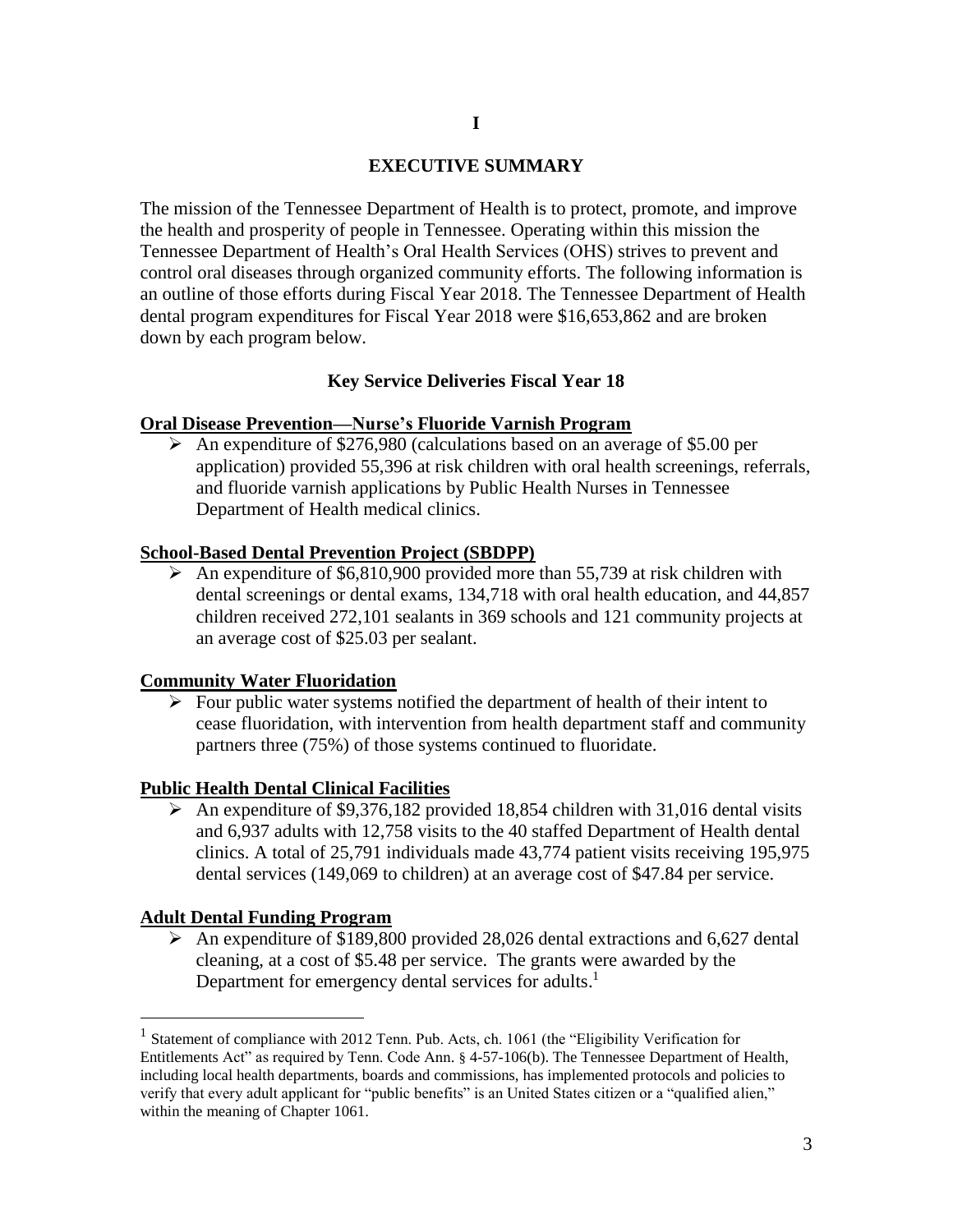# **Distribution of Information**

- $\triangleright$  The Department of Health published the first addition of the Tennessee State Oral Health Plan during 2017. The State Oral Health Plan, in coordination with the State Health Plan, offers a blueprint for improving the health of people in Tennessee. Then initial annual update was delivered to the plan's stakeholders in September of 2018. The entire plan continues to be broadly distributed throughout the state.
- $\triangleright$  The Department of Health distributed traditional paper literature covering a broad range of oral health information to other agencies and the general public. The Department has an Oral Health Services website to provide information to public health professionals, parents, community leaders, and the general public.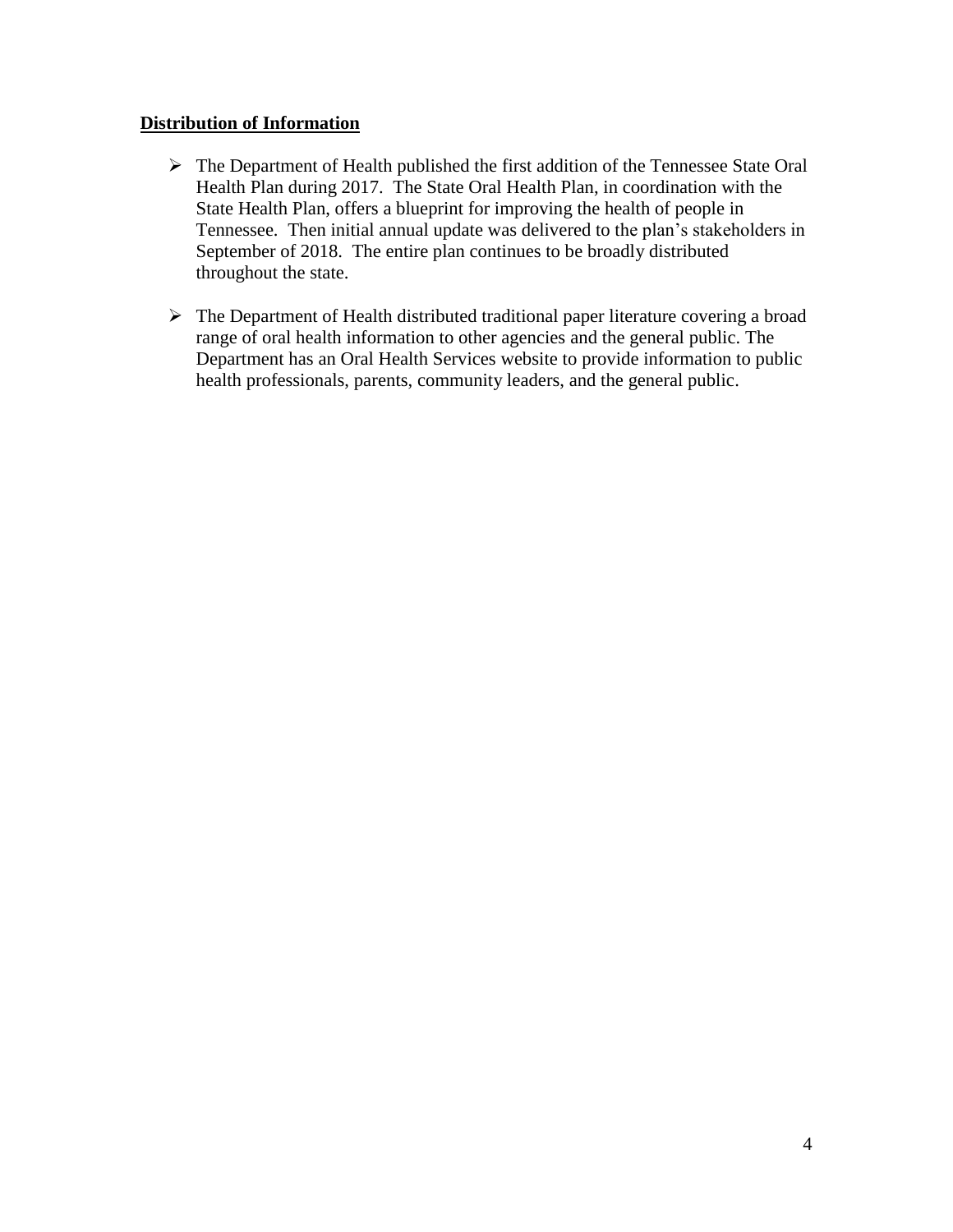#### **INTRODUCTION**

This report is provided in response to Tennessee Code Annotated 68-1-303(b), which requires the Commissioner of Health to provide an annual report to the Governor and the Tennessee State Dental Association (TDA) on the work done by and under the Commissioner in regards to distribution of literature throughout the state to inform the population of the "proper way to care for teeth".

The Centers for Disease Control and Prevention states tooth decay (cavities) is one of the most common chronic conditions of childhood in the United States and nearly one-third of all adults in the United States have untreated tooth decay. Tooth decay is a threat to oral health across the lifespan. The mission of the Department of Health is to protect, promote, and improve the health and prosperity of people in Tennessee. In advancement of this goal, the Department's Oral Health Services Section (OHS) operates on the fundamental principles of preventing and controlling oral diseases through organized community efforts. Statewide school-based dental programs continue to offer high-risk populations preventive services to include sealants, oral health education, and screenings to identify children with unmet dental needs, referrals for these children, and follow-up on those children with urgent needs. Comprehensive dental services for children and emergency dental care to adults, unable to access care in the private system, are provided in fixed facilities located in rural health departments statewide. In an effort to improve access to dental services for high risk children in underserved areas, the Tennessee Department of Health partners with local school systems to offer a School Transport Program. The local school system transports target population children to local health department dental clinics, which provide comprehensive dental services. Four clinical sites have partnered with area dental colleges, Meharry Medical College and the University of Tennessee Health Science Center, where fourth year dental students rotate through the clinic and help provide comprehensive dental services to a targeted adult population.

| Program                           | Number Served               | Number of Services            |
|-----------------------------------|-----------------------------|-------------------------------|
| Nurse's Fluoride Varnish          | 55,396                      | 55,396                        |
| Program                           |                             |                               |
| <b>School Based Dental</b>        | 44,857 (children)           | $272,101$ (teeth sealed)      |
| <b>Prevention Program</b>         |                             |                               |
| (Sealants)                        |                             |                               |
| <b>Public Health Rural Dental</b> | 25,791 (18,854 to children) | 195,975 (149,069 to children) |
| Clinical Program                  |                             |                               |
| <b>Adult Dental Funding</b>       | 34,653 (services)           | 34,653                        |
| Program                           |                             |                               |
| Total                             | 160,697                     | 558,125                       |

#### **Summary of Dental Services**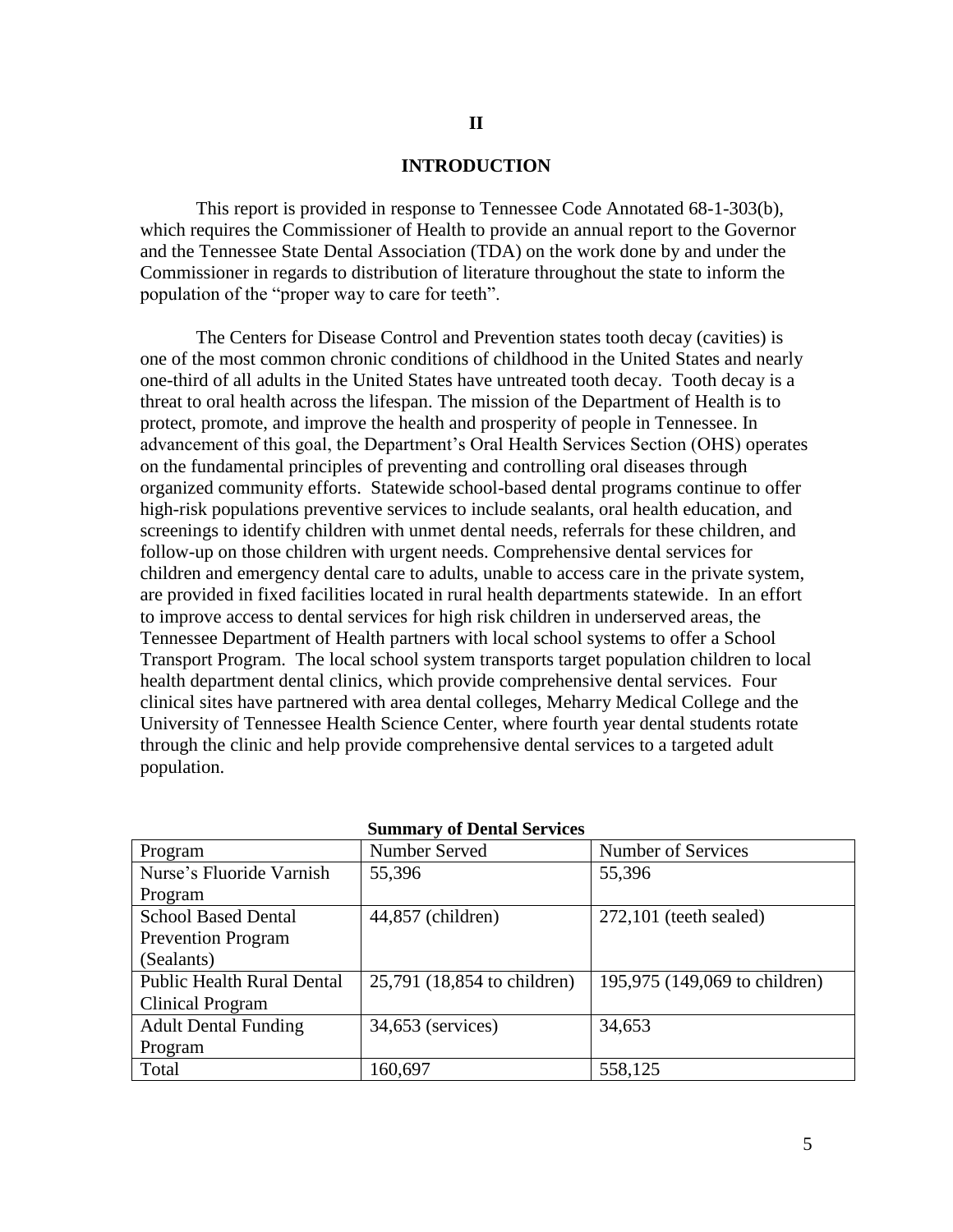# **ORAL HEALTH**

**III**

# **A. Oral Disease Prevention**

# 1. *Nurse's Fluoride Varnish Program*

Tennessee Code Annotated § 63-5-109(14) allows Public Health Nurses to apply fluoride varnish to at risk underserved persons in public health clinics.

The Nurse's Fluoride Varnish Program targets children 0-5 years of age being seen in health department medical clinics. Nursing staff screen these children and refer them to dental providers in addition to applying fluoride varnish.

During Fiscal Year 2018, 55,396 (43,112 were children 0-5 years of age) at risk children were screened, referred, and had fluoride varnish applied by nursing staff in Tennessee Department of Health medical clinics.



#### 2. *School-Based Dental Prevention Program (SBDPP*)

This program is a statewide comprehensive preventive program involving dental screenings, referrals and follow-up for dental care, oral hygiene education, and sealants. SBDPP targets children in grades K-8 in schools with 50% or more free and reduced lunch programs. During Fiscal Year 2018, 55,739 children received dental screenings or a dental examination, 134,718 received oral health education, and 272,101 sealants were placed on 44,857 children in 369 schools and 121 community projects. During Fiscal Year 2018 the School Based Dental staff referred 1,381 high priority children with unmet dental needs for follow-up.

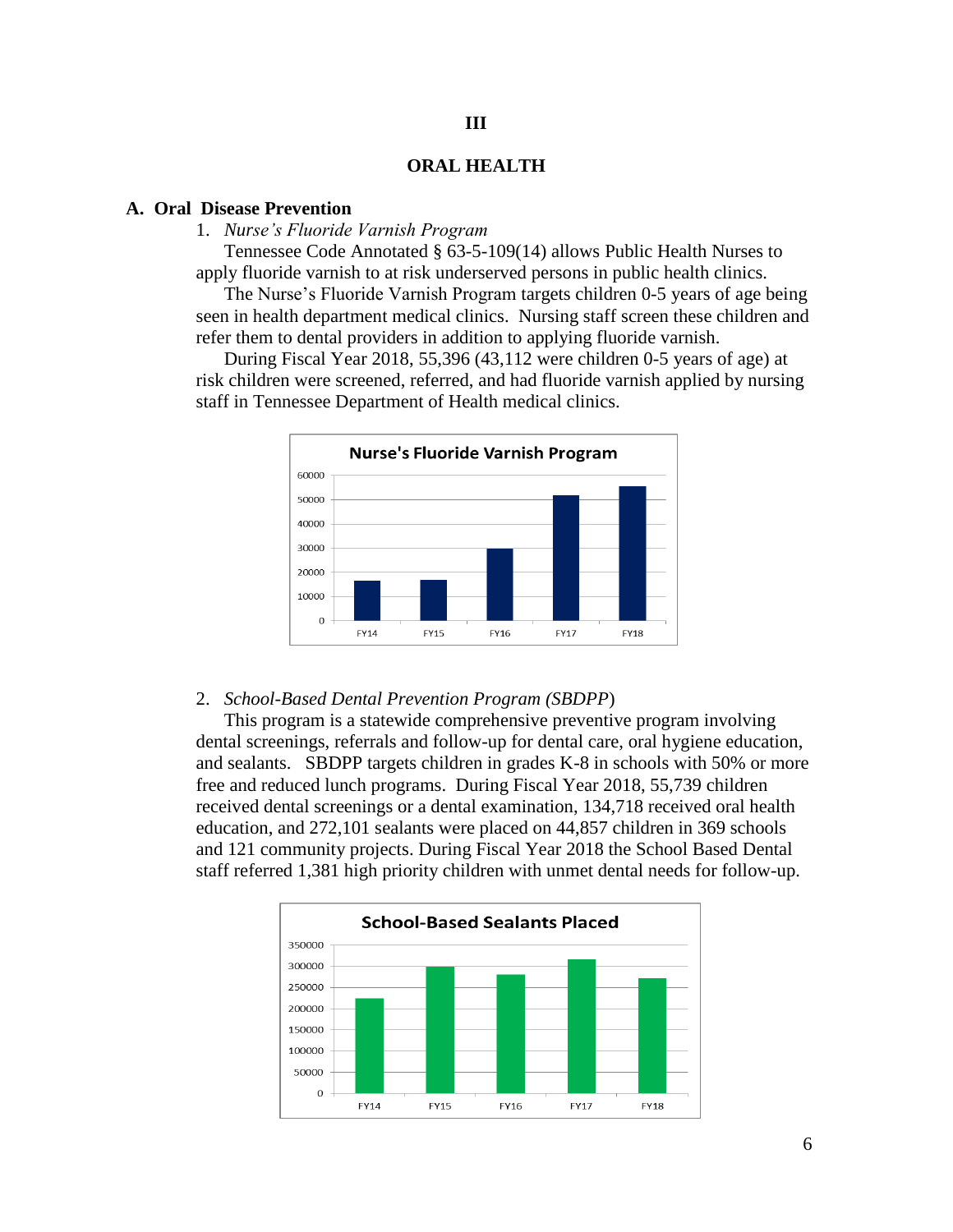# 3. *Community Water Fluoridation*

Tennessee Code Annotated § 68-221-708(c) states, any public water system which determines to initiate or permanently cease fluoridation, shall notify the department of environment and conservation and the department of health within 30 days prior to any vote. Community water fluoridation, which is primary prevention, is the most effective and economical way to prevent tooth decay for all ages. During Fiscal Year 2018, four public water systems notified the department of health of their intent to cease fluoridation, with intervention from health department staff and community partners, 75% (3) of those systems continued to fluoridate.



#### **B. Dental Services**

#### 1. *Public Health Dental Clinical Facilities*

The Department of Health offers comprehensive dental services to children and emergency care to adults on a sliding fee scale according to income. Dental services are available at the 40 staffed local health department clinics located in rural counties and one regional office across the state. Dental services are typically offered from 1 to 5 days per week. During the Fiscal Year 2018, 18,854 children made 31,016 visits to Department of Health dental clinics and 6,937 adults made 12,758 visits. In total during Fiscal Year 2018, 25,791 individuals made 43,774 patient visits receiving 195,975 dental services in the Department of Health dental clinics.